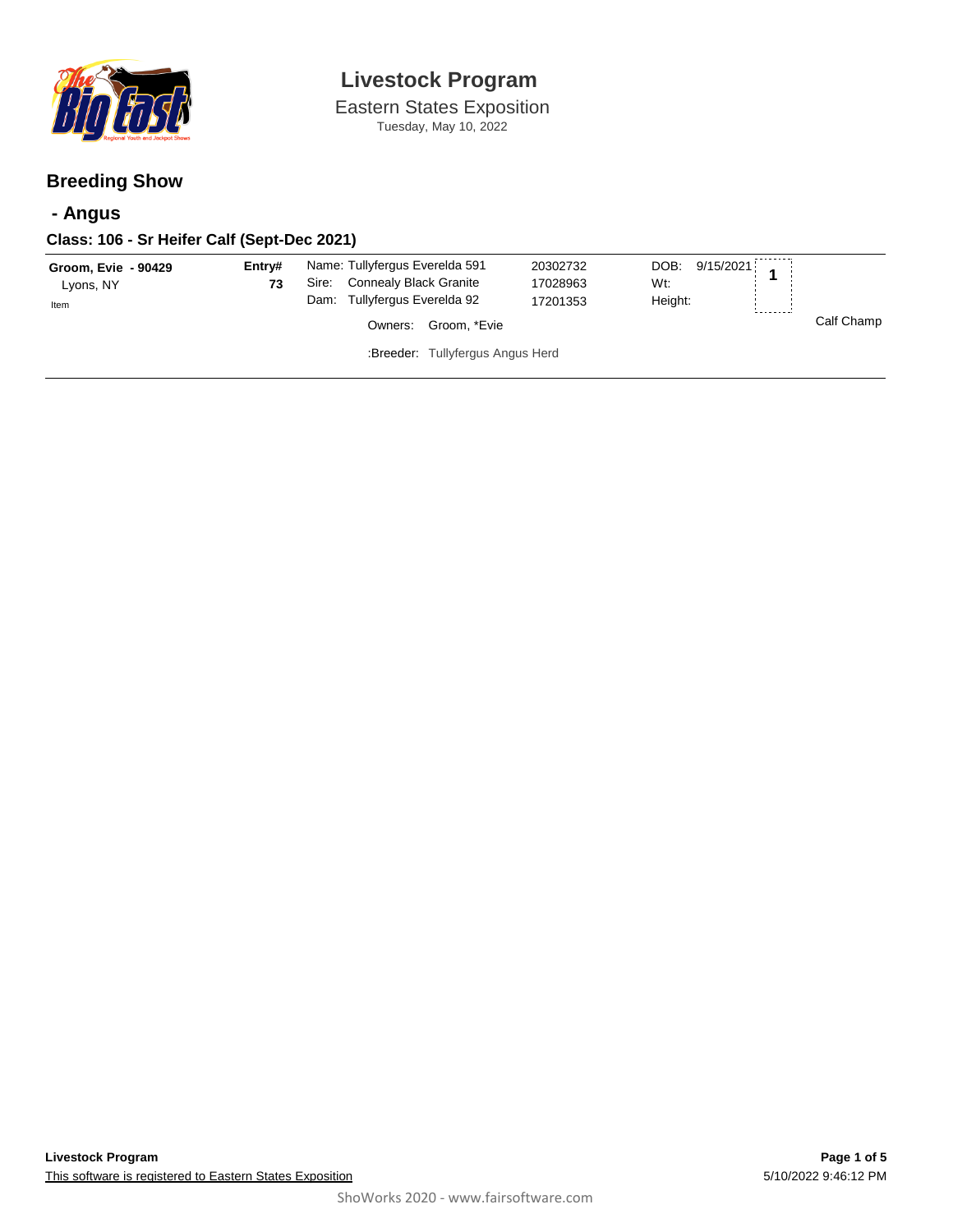

Eastern States Exposition Tuesday, May 10, 2022

#### **Class: 109 - Summer Yearling (May-Aug 2021)**

| Hopstetter, Hunter - 90351<br>Bangor, PA<br>Item | Entry#<br>60  | Name: HH Violet J125<br>Sire:<br><b>HH Tackle FE4</b><br>Keifers Norma E56<br>Dam:<br>Hopstetter, *Hunter<br>Owners:<br>:Breeder: Hunter Hopstetter  | 20083873<br>19216371<br>18887137 | DOB:<br>5/29/2021<br>Wt:<br>Height:                   |  |
|--------------------------------------------------|---------------|------------------------------------------------------------------------------------------------------------------------------------------------------|----------------------------------|-------------------------------------------------------|--|
| Couto, Kaylin - 90409<br>Foster, RI<br>Item      | Entry#<br>161 | Name: Rodfame Gina R96<br>Rodfame Stanley R89<br>Sire:<br>Champion Hill Georgina 9058<br>Dam:<br>Owners:<br>Couto, *Kaylin<br>:Breeder: Kaylin Couto | 20117418<br>19632069<br>18613149 | 5/20/2021<br>DOB:<br>$\overline{2}$<br>Wt:<br>Height: |  |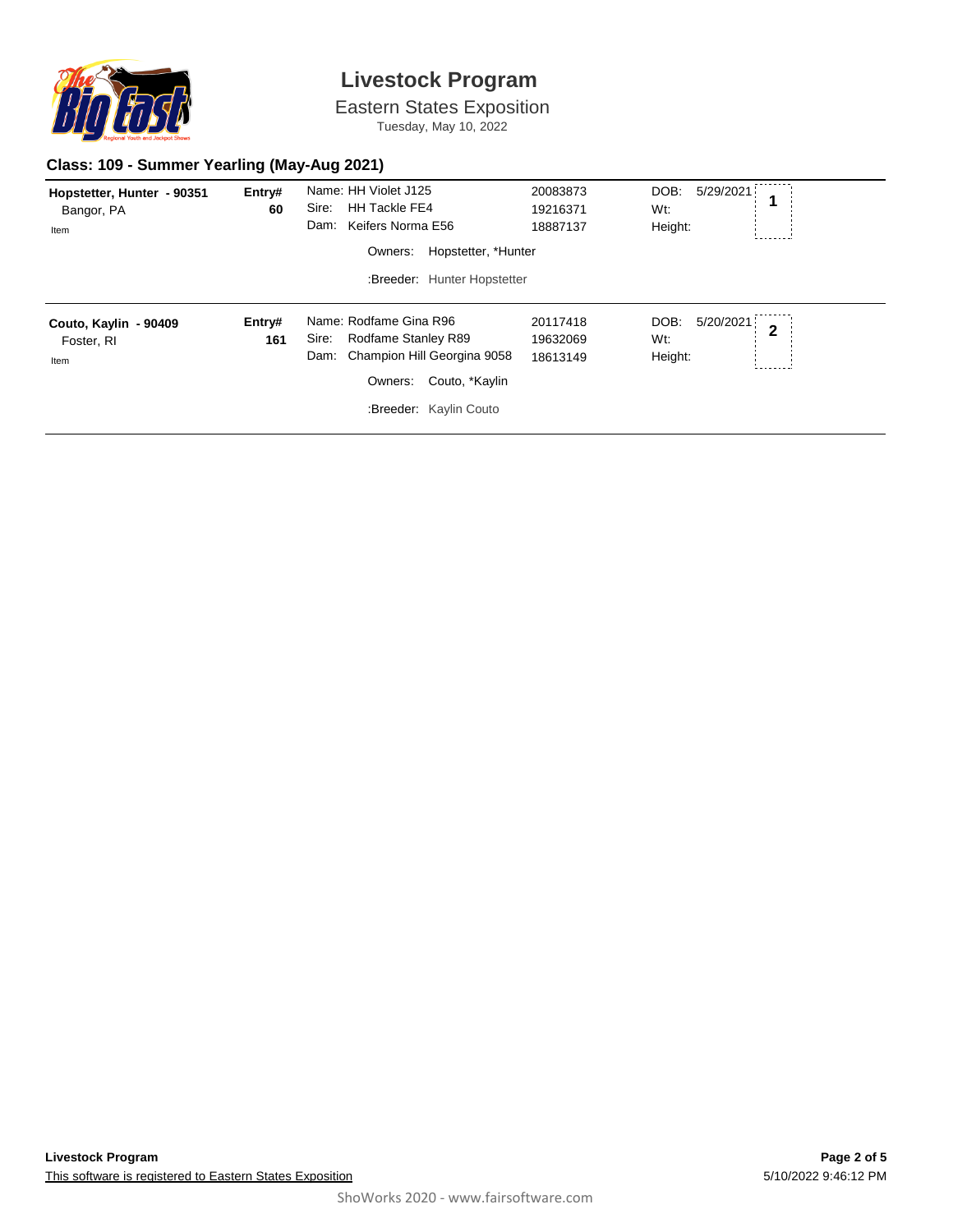

Eastern States Exposition

Tuesday, May 10, 2022

### **Class: 112 - Spring Yearling (Mar-Apr 2021)**

| Findlay, Jack - 90459<br>KINBURN, ON<br>Item    | Entry#<br>274 | Name: HLC High Rose 969J<br>Sire:<br>EXAR Expressway 1079B<br>Dam: Hoffan High Rose 7069<br>Owners: Findlay, Chad & Abby                           | 2234423<br>19376316              | DOB:<br>3/4/2021<br>1<br>Wt:<br>Height:<br>Int, Grand & 4th Overall Champ          |
|-------------------------------------------------|---------------|----------------------------------------------------------------------------------------------------------------------------------------------------|----------------------------------|------------------------------------------------------------------------------------|
|                                                 |               | :Breeder: Hollinger Land & Cattle                                                                                                                  |                                  |                                                                                    |
| <b>Groom, Evie - 90429</b><br>Lyons, NY<br>Item | Entry#<br>74  | Name: GTC KCC Queen 355J<br>PVF Blacklist 7077<br>Sire:<br>Dam: PF Miss Tradition of 414<br>Owners: Groom, *Evie<br>:Breeder: Gunner Crawford      | 20186976<br>18944889<br>19502455 | DOB:<br>3/20/2021<br>$\overline{2}$<br>Wt:<br>Height:<br>Res Int & Res Grand Champ |
| King, Anna - 112<br>Cobleskill, ny<br>Item      | Entry#<br>62  | Name: KING Proven Queen K02J<br>PVF Insight 0129<br>Sire:<br>Dam: PVF Proven Queen 2157<br>Owners:<br>King, *Anna<br>:Breeder: Prairie View Farms  | 20121444<br>16805884<br>17464196 | DOB:<br>3/14/2021<br>3<br>Wt:<br>Height:                                           |
| Rapp, Annabelle - 90453<br>Paxinos, Pa<br>Item  | Entry#<br>426 | Name: KNCY Julie Blacklist<br>PVF Blacklist 7077<br>Sire:<br>Dam: KBCX Julie Primo 036<br>Owners: Rapp, *Annabelle<br>:Breeder: Shane Alan Kendall | 20108986<br>18944889<br>19432477 | DOB:<br>3/2/2021<br>4<br>Wt:<br>Height:                                            |
| Tommell, Adeline - 90410<br>FONDA, NY<br>Item   | Entry#<br>311 | Name: Dieckmann Polly 1118<br>Conley No Limit<br>Sire:<br>Dam: VDAR Polly 7966<br>Owners: Tommell, *Adeline<br>:Breeder: Dieckmann Cattle          | 20160899<br>19290775<br>18945952 | DOB:<br>3/26/2021<br>5<br>Wt:<br>Height:                                           |
| Kading, Chase - 90386<br>Millbrook, NY<br>Item  | Entry#<br>185 | Name: KCS First Lady 2150 Katie<br>SCC SCH 24 Karat 838<br>Sire:<br>Dam: RCK WRB Connie<br>Owners: Kading, *Chase<br>:Breeder: R Cole Kaufman      | 20135159<br>19262743<br>17882432 | DOB:<br>4/15/2021<br>6<br>Wt:<br>Height:                                           |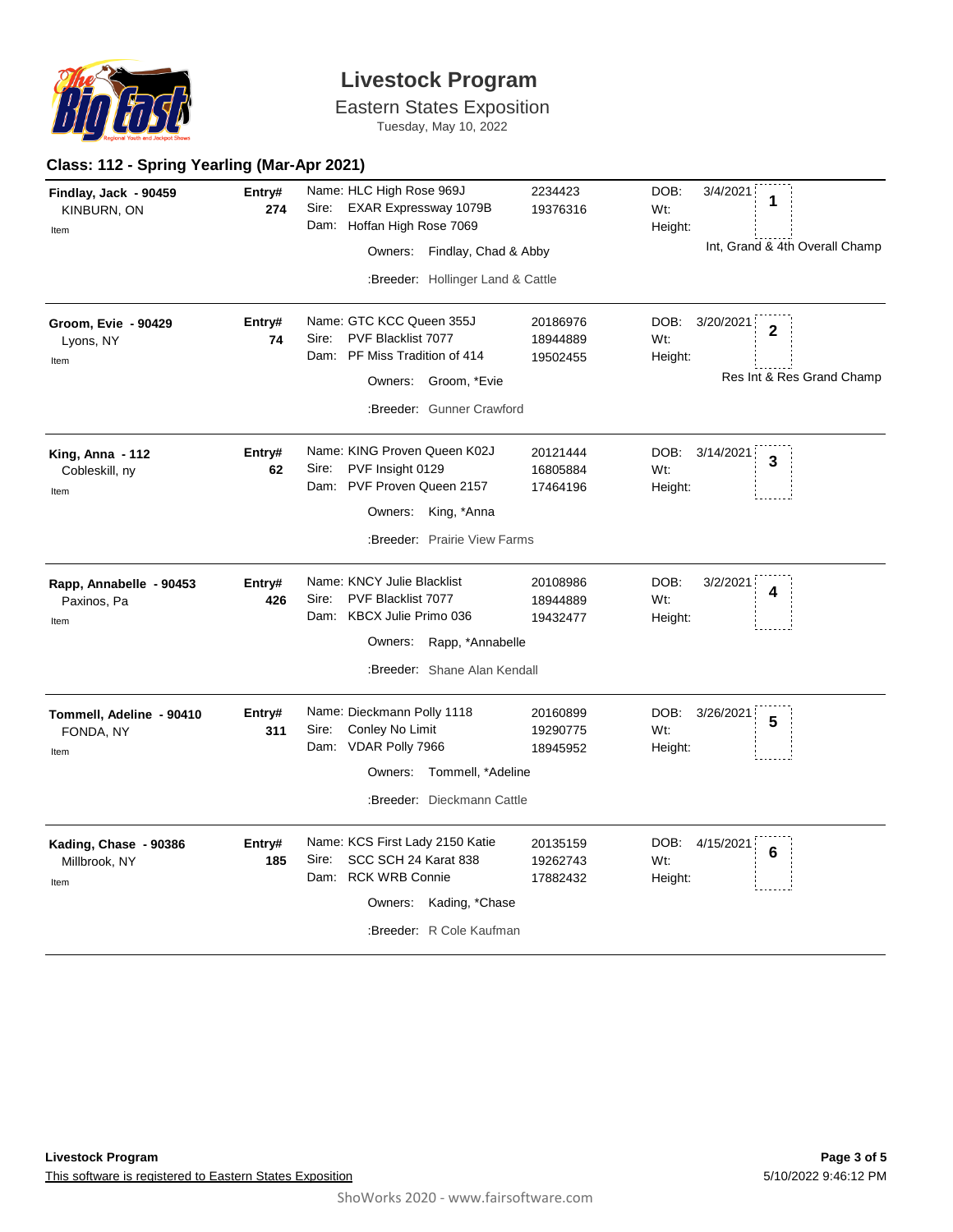

Eastern States Exposition

Tuesday, May 10, 2022

### **Class: 115 - Jr Yearling (Jan-Feb 2021)**

| Findlay, Callahan - 90458<br>KINBURN, ON<br>Item | Entry#<br>273 | Name: Elm Holme Blackbird 3J<br><b>SAV Raindance</b><br>Sire:<br>Sunset Blackbird 8D<br>Dam:<br>Findlay, Chad & Abby<br>Owners:<br>:Breeder: Elm Holme Farms         | 2193255<br>19301569              | DOB:<br>1/28/2021<br>1<br>Wt:<br>Height:              | Sr Champ     |
|--------------------------------------------------|---------------|----------------------------------------------------------------------------------------------------------------------------------------------------------------------|----------------------------------|-------------------------------------------------------|--------------|
| Hopstetter, Hunter - 90351<br>Bangor, PA<br>Item | Entry#<br>56  | Name: QCC Georgina 109<br><b>PVF Blacklist 7077</b><br>Sire:<br>QCC Georgina 704<br>Dam:<br>Hopstetter, *Hunter<br>Owners:<br>:Breeder: Quincy C Clayton             | 20096227<br>18944889<br>18991899 | DOB:<br>2/15/2021<br>$\overline{2}$<br>Wt:<br>Height: | Res Sr Champ |
| Kading, Chase - 90386<br>Millbrook, NY<br>Item   | Entry#<br>187 | Name: Bo Shona Cupid Pwr Chip Sara 20099045<br>Sire:<br>5T Power Chip 4790<br>EHB Chloe 1287<br>Dam:<br>Kading, *Chase<br>Owners:<br>:Breeder: Keelan Daley Pavelski | 17956297<br>19035365             | DOB:<br>2/14/2021<br>3<br>Wt:<br>Height:              |              |